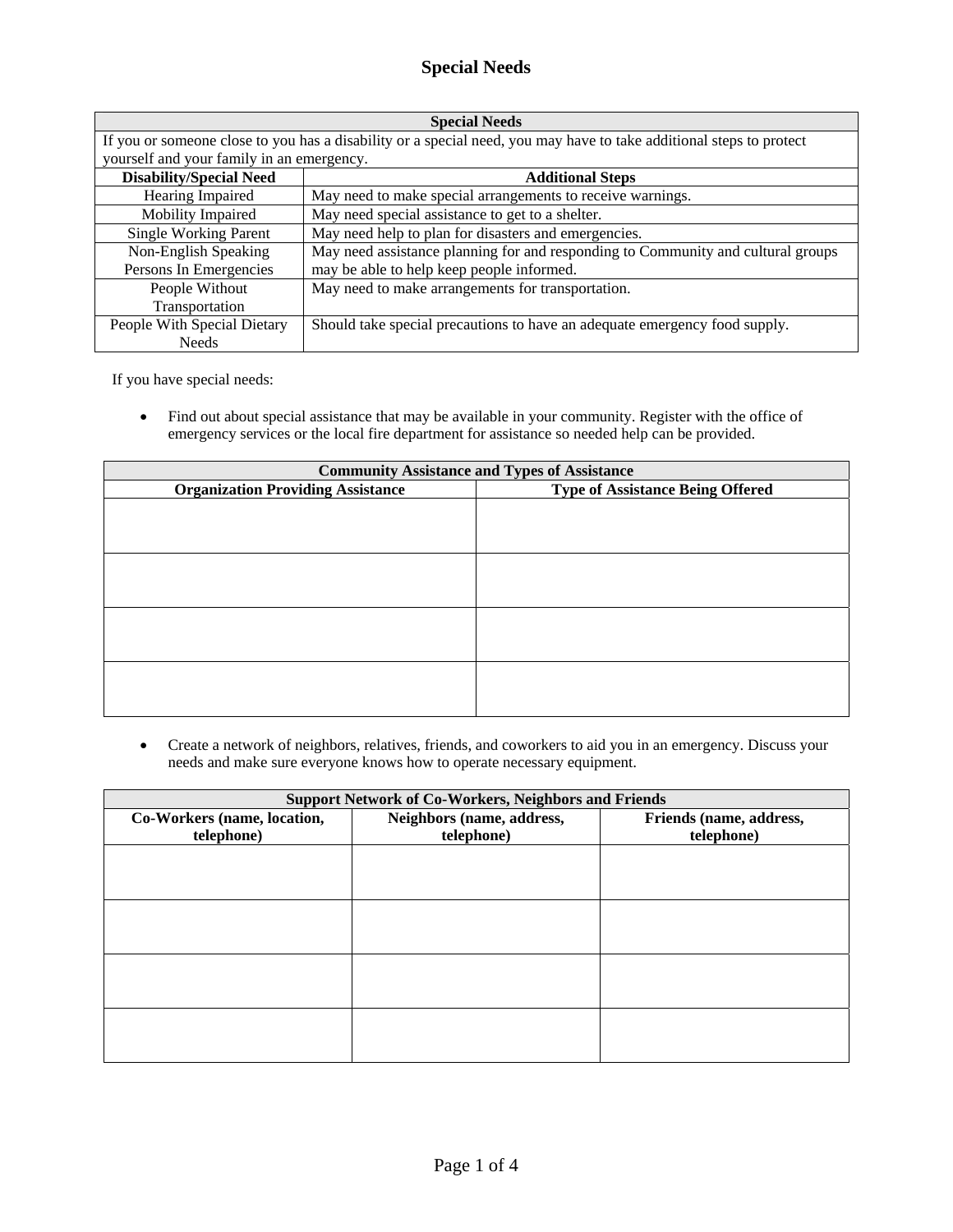• Discuss your needs with your employer.

|                                                | <b>Discussions with Your Employer</b>                                  |
|------------------------------------------------|------------------------------------------------------------------------|
| <b>Discussed Your Needs with Your Employer</b> | <b>Date and Time Discussed</b>                                         |
|                                                | <b>Items or Topics Covered Regarding Discussion with Your Employer</b> |
|                                                |                                                                        |
|                                                |                                                                        |
|                                                |                                                                        |
|                                                |                                                                        |
|                                                |                                                                        |
|                                                |                                                                        |
|                                                |                                                                        |
|                                                |                                                                        |
|                                                |                                                                        |
|                                                |                                                                        |
|                                                |                                                                        |
|                                                |                                                                        |
|                                                |                                                                        |
|                                                |                                                                        |
|                                                |                                                                        |
|                                                |                                                                        |
|                                                |                                                                        |

• If you are mobility impaired and live or work in a high-rise building, have an escape chair.

| <b>Escape Chair for Home and Work</b> |                               |                               |
|---------------------------------------|-------------------------------|-------------------------------|
| <b>Escape Chair Make/Model</b>        | <b>Chair Location at Home</b> | <b>Chair Location at Work</b> |
|                                       |                               |                               |
|                                       |                               |                               |
|                                       |                               |                               |
|                                       |                               |                               |
|                                       |                               |                               |
|                                       |                               |                               |
|                                       |                               |                               |
|                                       |                               |                               |
|                                       |                               |                               |

• If you live in an apartment building, ask the management to mark accessible exits clearly and to make arrangements to help you leave the building.

| <b>Accessible Exists and Assistance</b> |                                       |                                         |
|-----------------------------------------|---------------------------------------|-----------------------------------------|
| <b>Accessible Exit Type (elevator,</b>  | <b>Clearly Marked in common areas</b> | <b>Pre-established Agreement with</b>   |
| stairs, etc.)                           | (hallways, etc.)                      | <b>Building Management (assistance,</b> |
|                                         |                                       | instructions, etc.)                     |
|                                         |                                       |                                         |
|                                         |                                       |                                         |
|                                         |                                       |                                         |
|                                         |                                       |                                         |
|                                         |                                       |                                         |
|                                         |                                       |                                         |
|                                         |                                       |                                         |
|                                         |                                       |                                         |
|                                         |                                       |                                         |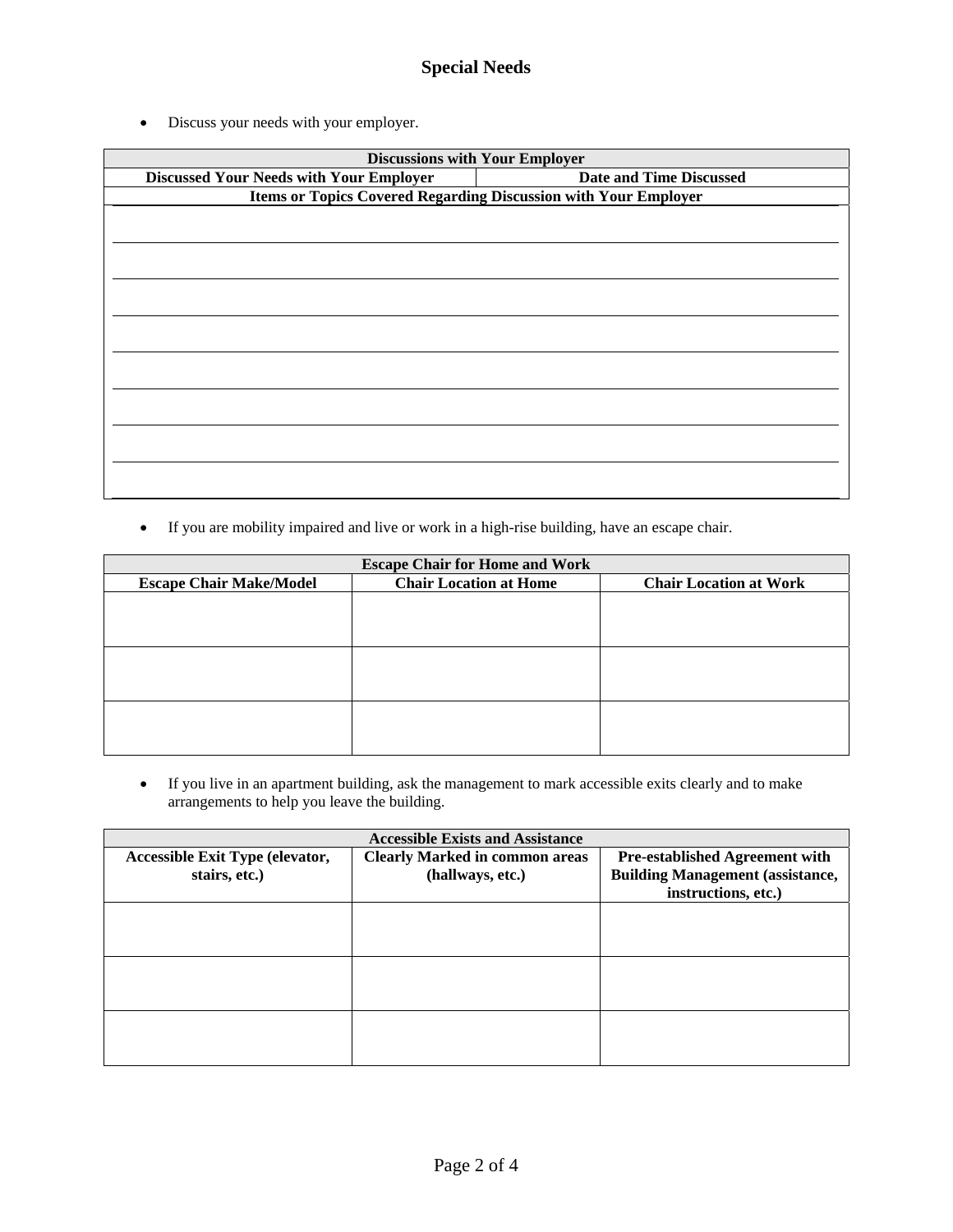## **Special Needs**

• Keep specialized items ready, including extra wheelchair batteries, oxygen, catheters, medication, food for service animals, and any other items you might need.

| <b>Specialty Items required for medical needs</b> |                        |                        |
|---------------------------------------------------|------------------------|------------------------|
| <b>Item Name</b>                                  | <b>Location Stored</b> | <b>Reason for Item</b> |
|                                                   |                        |                        |
|                                                   |                        |                        |
|                                                   |                        |                        |
|                                                   |                        |                        |
|                                                   |                        |                        |
|                                                   |                        |                        |
|                                                   |                        |                        |
|                                                   |                        |                        |
|                                                   |                        |                        |
|                                                   |                        |                        |
|                                                   |                        |                        |
|                                                   |                        |                        |

• Be sure to make provisions for medications that require refrigeration.

|  | <b>Reason for Medication</b>                                                   |  |
|--|--------------------------------------------------------------------------------|--|
|  |                                                                                |  |
|  |                                                                                |  |
|  |                                                                                |  |
|  |                                                                                |  |
|  |                                                                                |  |
|  |                                                                                |  |
|  |                                                                                |  |
|  |                                                                                |  |
|  |                                                                                |  |
|  |                                                                                |  |
|  |                                                                                |  |
|  |                                                                                |  |
|  |                                                                                |  |
|  |                                                                                |  |
|  |                                                                                |  |
|  |                                                                                |  |
|  |                                                                                |  |
|  |                                                                                |  |
|  |                                                                                |  |
|  | Medications that require refrigeration<br><b>Shelf Life while Refrigerated</b> |  |